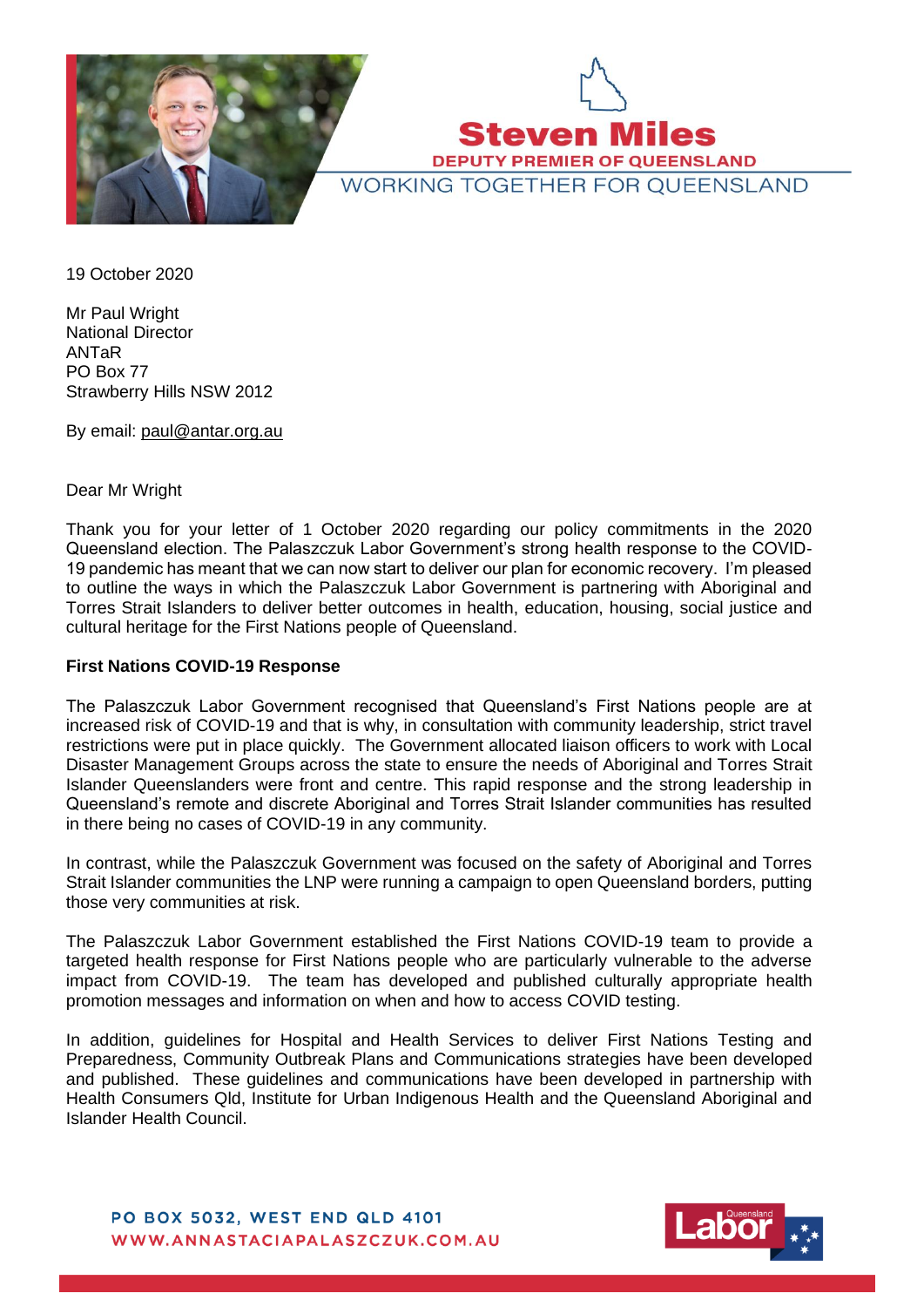Weekly consultation with the Mayors of the remote and discrete communities, Commonwealth Health and the National Indigenous Australians Advisory Agency has informed the Chief Health Officer decisions in relation to the protection of the communities.

The Queensland Government targeted more than \$21 million to ensure seamless access to high quality, culturally safe primary health care and specialist services for First Nations Queenslanders during our COVID-19 Pandemic response. This is in addition to other targeted investment in communications, HHS SMS capability, and partnerships between Hospital and Health Services and the Aboriginal and Torres Strait Islander community-controlled health sector in Queensland.

The response focuses on boosting the frontline health workforce, new models of care to safely treat those with existing health conditions, and early identification and management for those who test positive to COVID-19.

# **Treaty**

Path to Treaty is a once in a lifetime opportunity to reframe the relationship between Aboriginal and Torres Strait Islander Queenslanders and non-Indigenous Queenslanders and the Palaszczuk Labor Government is committed this process. It aims to recognise and accept our shared history, and create a more just and fair future for Aboriginal and Torres Strait Islander people and non-Indigenous people to walk together on this path.

Establishing a treaty or agreement making process - based on mutual understanding, respect and recognition - with Aboriginal and Torres Strait Islander Queenslanders will be fundamental to improving life outcomes for the first peoples of this state. Treaty will give First Nations people a platform to negotiate improved policies, programs and services for communities.

During this term of government, the Palaszczuk Labor Government delivered on our commitment to formalise a process to progress a path to treaty. A process that provided an opportunity for all Queenslanders to have their voices heard.

Commencing in 2019 with an expert Eminent Panel and Treaty Working Group, the Queensland Government accepted or accepted in principle all the recommendations of the Eminent Panel and tabled its commitment to Path to Treaty in Parliament in August 2020.

It is disappointing that the LNP declined an offer to nominate a member to the eminent panel and their Shadow Spokesperson didn't attend a single consultation session.

A re-elected Palaszczuk Labor Government will establish a Treaty Advancement Committee to advance the Path to Treaty process with Aboriginal and Torres Strait Islander peoples and provide expert advice and guidance to government on options to advance the treaty process.

While we know we have a long road ahead of us, we are inspired by the way treaty can enrich our lives and the lives of future generations of all Queenslanders.

The Path to Treaty builds on a number of Queensland Labor-led initiatives that set the foundation for a new and just relationship. They include:

- honouring Aboriginal and Torres Strait Islander peoples as the First Australians in the preamble of the Queensland Constitution in 2010
- the Queensland Government Reconciliation Action Plan 2018-2021
- acknowledging the importance of self-determination and protecting the distinct cultural rights of Aboriginal and Torres Strait Islander peoples in Queensland's Human Rights Act 2019
- legally recognising traditional Torres Strait Islander child rearing practices through the Meriba Omasker Kaziw Kazipa Act 2020, introduced into the Queensland Parliament by the first

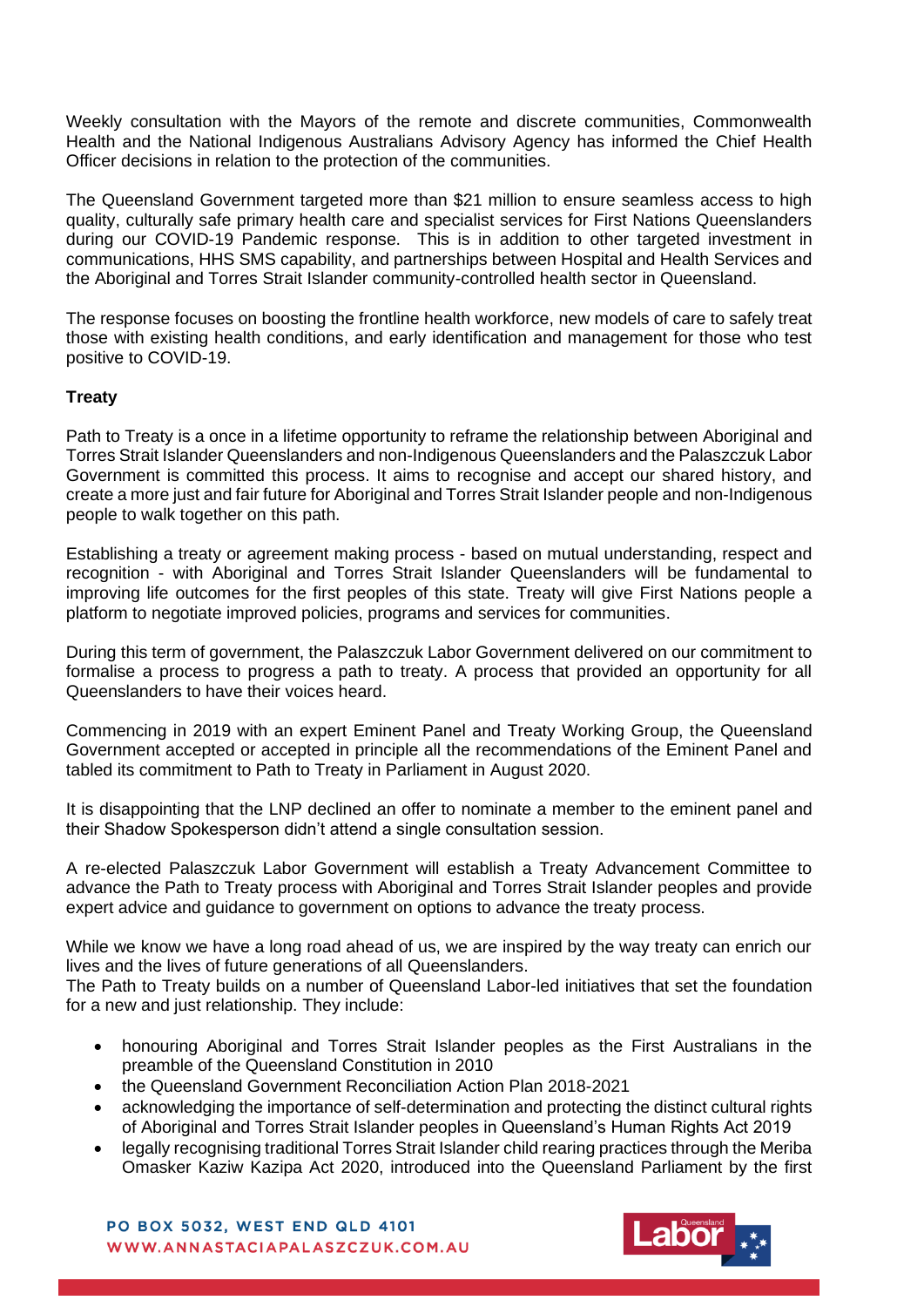Torres Strait Islander to be elected to any Australian Parliament, passed on 8 September 2020 and assented to on 14 September 2020

• creating key leadership roles and increasing the representation of Aboriginal and Torres Strait Islander peoples on government boards and committees, including for example, the appointment of the First Nations Advisor for Housing, the appointment of the first Chief Aboriginal and Torres Strait Islander Health Officer, and the establishment of the Queensland First Children and Families Board.

### **Stolen Wages**

The Palaszczuk Labor Government acknowledges the impacts of past policies on Aboriginal and Torres Strait Islander Queenslanders and is committed to righting historic wrongs.

In response to a representative proceeding lodged by Mr Hans Pearson in the Federal Court on behalf of Aboriginal and Torres Strait Islander people, living and deceased, who were subject to the Protection Acts, the Palaszczuk Government reached a settlement agreement of \$190 million.

Our government worked with the Applicant's legal representatives to progress the settlement in an expedient manner. The settlement and arrangements for its administration were confirmed by orders of the Federal Court on 17 January 2020. The Federal Court appointed Grant Thornton Australia to administer the Settlement Distribution Scheme. The settlement was reached in the spirit of reconciliation, in recognition of the legacy and impact of the 'control' policies on Aboriginal and Torres Strait Islander Queenslanders, and mindful of those who have since passed and those who are ageing.

This settlement is in addition to reparations of \$55.4 million funded through a fund established in 2002, and a further \$21 million provided through the Stolen Wages and Savings Reparations Scheme, following a commitment made during the 2015 Queensland election.

The Palaszczuk Labor Government has also been working to address other legacy issues including acknowledgement of Aboriginal people and Torres Strait Islander peoples' contribution to the wealth and development of Queensland, resolution of past government home ownership programs and reframing the relationship between Aboriginal and Torres Strait Islander people and the Queensland Government.

#### **Closing the Gap**

The Palaszczuk Labor Government is committed to improving life outcomes for First Nations Queenslanders. During this term, we partnered with Australian Governments and the Coalition of Aboriginal and Torres Strait Islander Peak Organisations to finalise the new National Agreement on Closing the Gap.

The agreement includes 16 targets, double the number set in 2008, to improve outcomes in education, employment, social and emotional well-being, language preservation and housing as well as reducing the over-representation of Aboriginal and Torres Strait Islander peoples in the criminal justice and child safety systems and preventing domestic and family violence.

In August of this year the Palaszczuk Government made a commitment to support the implementation of the new national Closing the Gap agreement, with \$9.3 million as part of a national joint funding effort with the federal government and other states and territories. Importantly, it sees Aboriginal and Torres Strait Islander people play the lead role in decision-making and reflects the Queensland Government's commitment to significant reforms towards reframing the relationship in partnership with Aboriginal and Torres Strait Islander people.

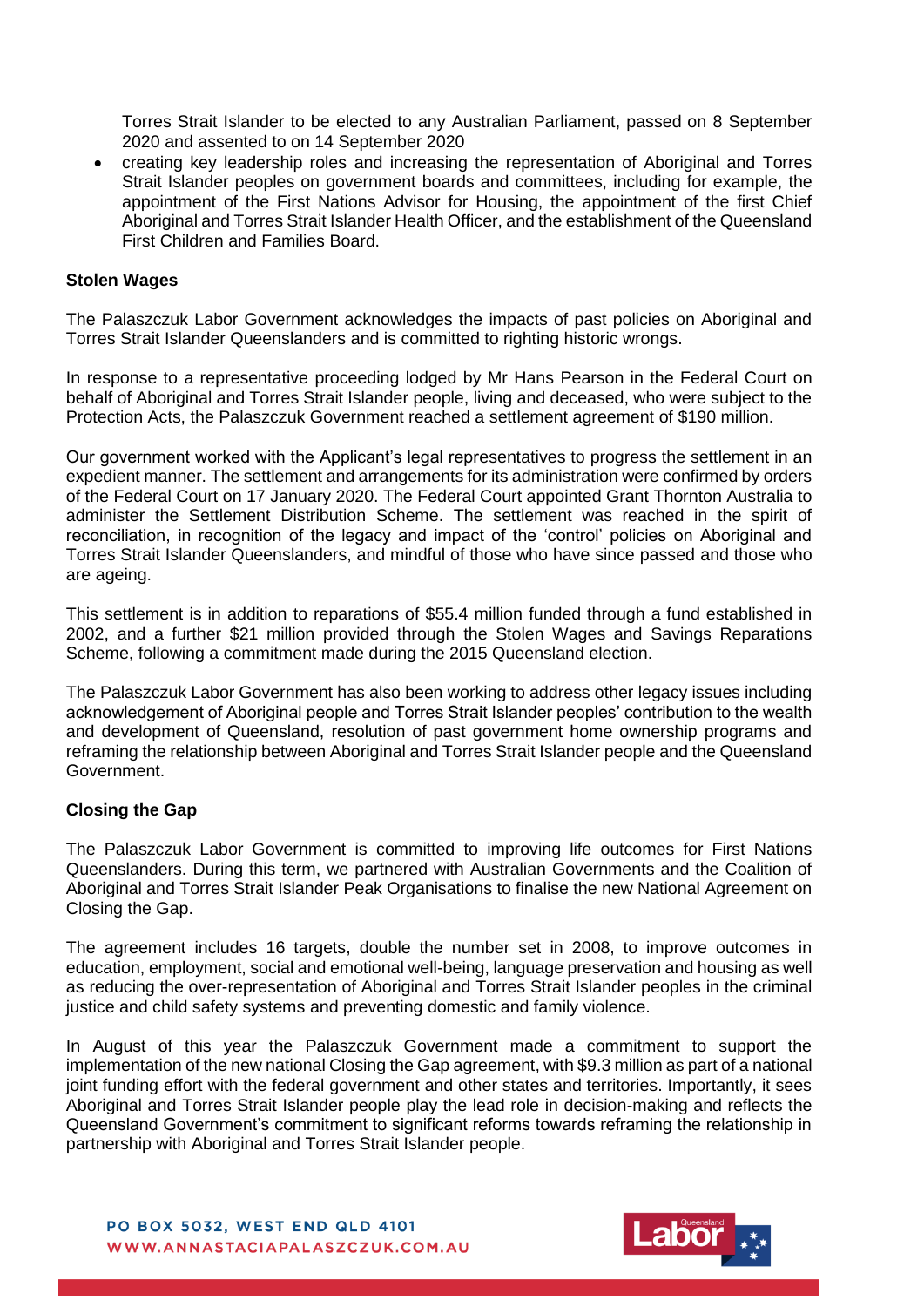We know that when Aboriginal and Torres Strait Islander people are involved in determining their own futures, we see positive results and this investment in building an effective communitycontrolled sector will be critical to improving life outcomes for Aboriginal and Torres Strait Islander people.

# o **Health**

Last year we welcomed Queensland's very first Chief Aboriginal and Torres Strait Islander Health Officer to lead the newly created Aboriginal and Torres Strait Islander Health Division. This role was created after years of advocacy from groups including the Queensland Aboriginal and Islander Health Council.

It marks a historic change for the Queensland Government in its approach to improve the health equity of Aboriginal and Torres Strait Islander Queenslanders. The Division has been instrumental to embedding Aboriginal and Torres Strait Islander representation in Queensland Health leadership, governance and workforce, as well as embedding cultural capability in the planning, design and delivery of health services.

The Palaszczuk Labor Government understands that investing in the health of mothers and babies is key to gaining long term sustainable improvements in the health and wellbeing for Aboriginal and Torres Strait Islander peoples.

In November 2019 the Palaszczuk Government launched the *Growing Deadly Families Aboriginal and Torres Strait Islander Maternity Services Strategy 2019-2025* (the Strategy) to provide a roadmap for the provision of culturally safe and effective maternity services across Queensland, developed and delivered in partnership with Aboriginal and Torres Strait Islander communities.

Activities within the Strategy have already commenced and are currently being utilised by Hospital and Health Services and Aboriginal and Torres Strait Islander Community Controlled Health Services.

On 13 August 2020 the Health Legislation Amendment Bill 2020 was passed in Queensland Parliament. The Bill is a key plank in driving a health equity reform agenda by embedding a commitment to First Nations health equity in the Hospital and Health Boards Act 2011, requiring:

- each Hospital and Health Service (HHS) to develop a strategy to achieve health equity with First Nations people; and
- each Hospital and Health Board to have one or more Aboriginal persons and/or Torres Strait Islander persons as members.

We have introduced the first Aboriginal and Torres Strait Islander Health Workforce Agreement. This agreement affirms the pivotal roles of the Aboriginal and Torres Strait Islander health workforce, in collaboration with other health professions, to improve health outcomes for First Nations Queenslanders.

Our record is in contrast to the LNP who when last in government cut more than 150 jobs in nutrition, health promotion and indigenous health in Queensland, not to mention cutting \$36.4 million in annual funding from 153 health service projects run by Non-Government Organisations.

#### o **Education**

The Palaszczuk Labor Government is proud of our achievements in Aboriginal and Torres Strait Islander education which has been aimed at building partnerships and programs to boost the engagement and outcomes to provide pathways to further education and employment.

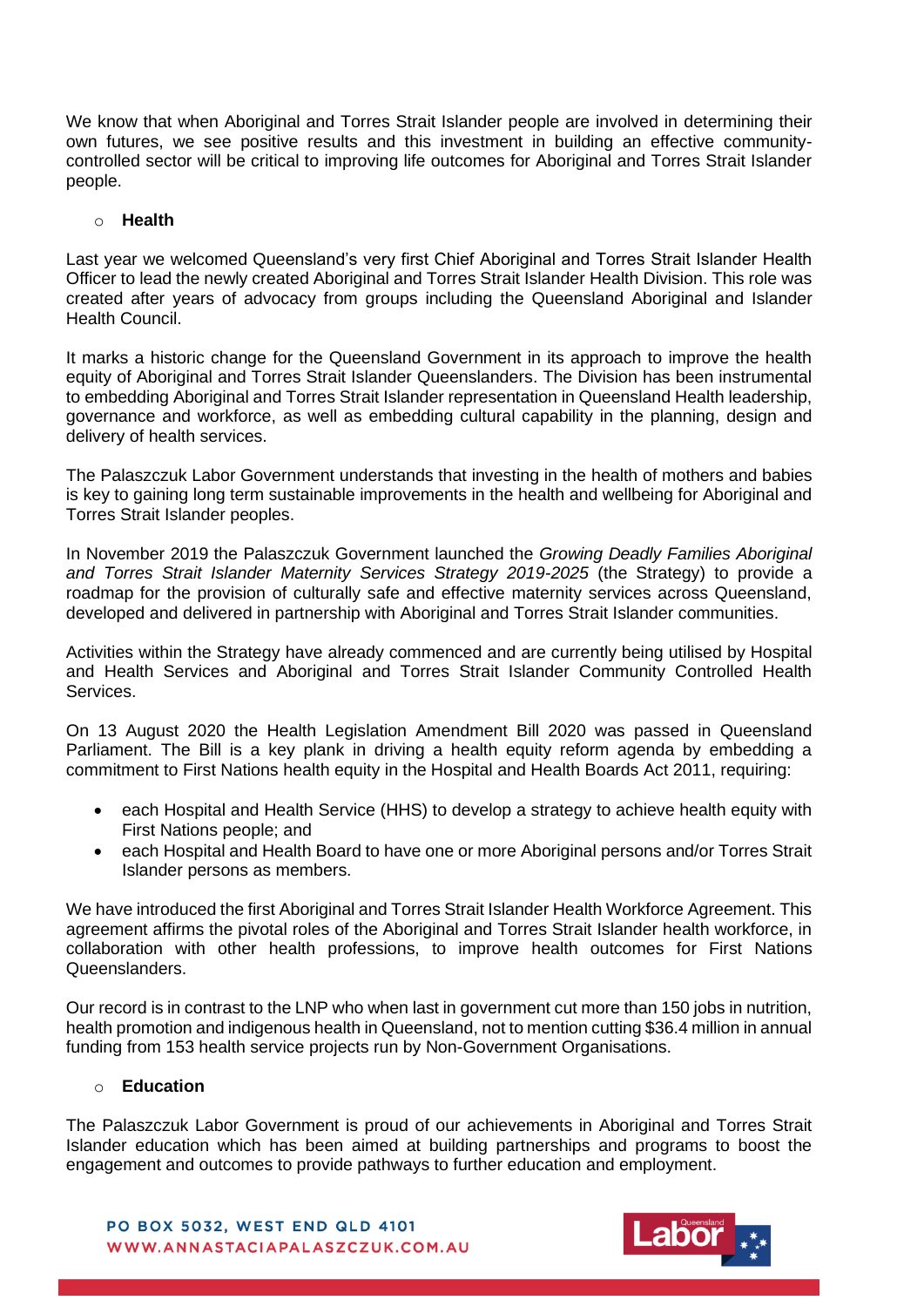Queensland has achieved significant progress in early childhood and schooling outcomes for Aboriginal and Torres Strait Islander students. In 2019, 98.1% of Aboriginal and Torres Strait Islander state school Year 12 completers achieved either a Queensland Certificate of Education (QCE) or Queensland Certificate of Individual Achievement (QCIA). The gap in Queensland certification continues to be less than 1 [0.2] percentage point.

We are supporting schools to develop and deliver language programs in collaboration with their local communities and aligned to the Australian Curriculum's Framework for Aboriginal Languages and Torres Strait Islander Languages. There are now approximately 80 state schools in Queensland offering or developing a First Nations language program, covering 27 unique Aboriginal and Torres Strait Islander languages.

The Building Cultural Capability initiative consists of a set of tools and resources that support schools to effectively communicate and interact with Aboriginal and Torres Strait Islander students and families. Increasing the cultural capability of teachers and their capacity to deliver the Australian Curriculum supports increased engagement, attendance and achievement for Aboriginal and Torres Strait Islander students.

The Solid Pathways program is a suite of initiatives for high-achieving Aboriginal and Torres Strait Islander students from Years 4–12 across Queensland. Solid Pathways supports students to improve their academic outcomes, increase the number of students achieving ATAR scores equivalent to OP 1-10, and support transitions to tertiary studies.

We are increasing the engagement, participation and achievement of Aboriginal and Torres Strait Islander students in STEM through a number of initiatives, including partnering with universities and participating in programs that link traditional knowledge and values to modern environmental science concepts.

#### o **Justice**

The Palaszczuk Labor Government is proud to have reintroduced the Murri Court after it was abolished by the former LNP government.

Murri Court links Aboriginal and Torres Strait Islander defendants to cultural and support services to help them make changes in their lives and stop offending. Elders or Respected Persons from the community are in the courtroom to guide and encourage defendants, and help magistrates understand more about defendants' personal and cultural circumstances.

The Murri Court is assisted by Community Justice Groups (CJGs). CJGs are run by members of the local Aboriginal and Torres Strait Islander community and provide a community-based response to local issues, working cooperatively with magistrates, police, corrective services personnel and staff from other government agencies and community organisations. CJGs adopt a person-centred approach to addressing crime and justice-related issues in their community utilising cultural leadership and capability to contribute to whole of system outcomes.

When last in Government, the LNP also abolished the Drug Court, which the Palaszczuk Labor Government has since reintroduced. The reintroduced Drug and Alcohol Court treats offenders with a severe substance use disorder contributing to their offending behaviour. The Queensland Drug and Alcohol Court targets adult offenders to be supervised and undertake treatment to address their drug and/or alcohol dependency issues and criminal offending.

A re-elected Palaszczuk Labor Government will retain Courts, like the Murri Court and the Drug and Alcohol Court, that act to break the cycle of offending.

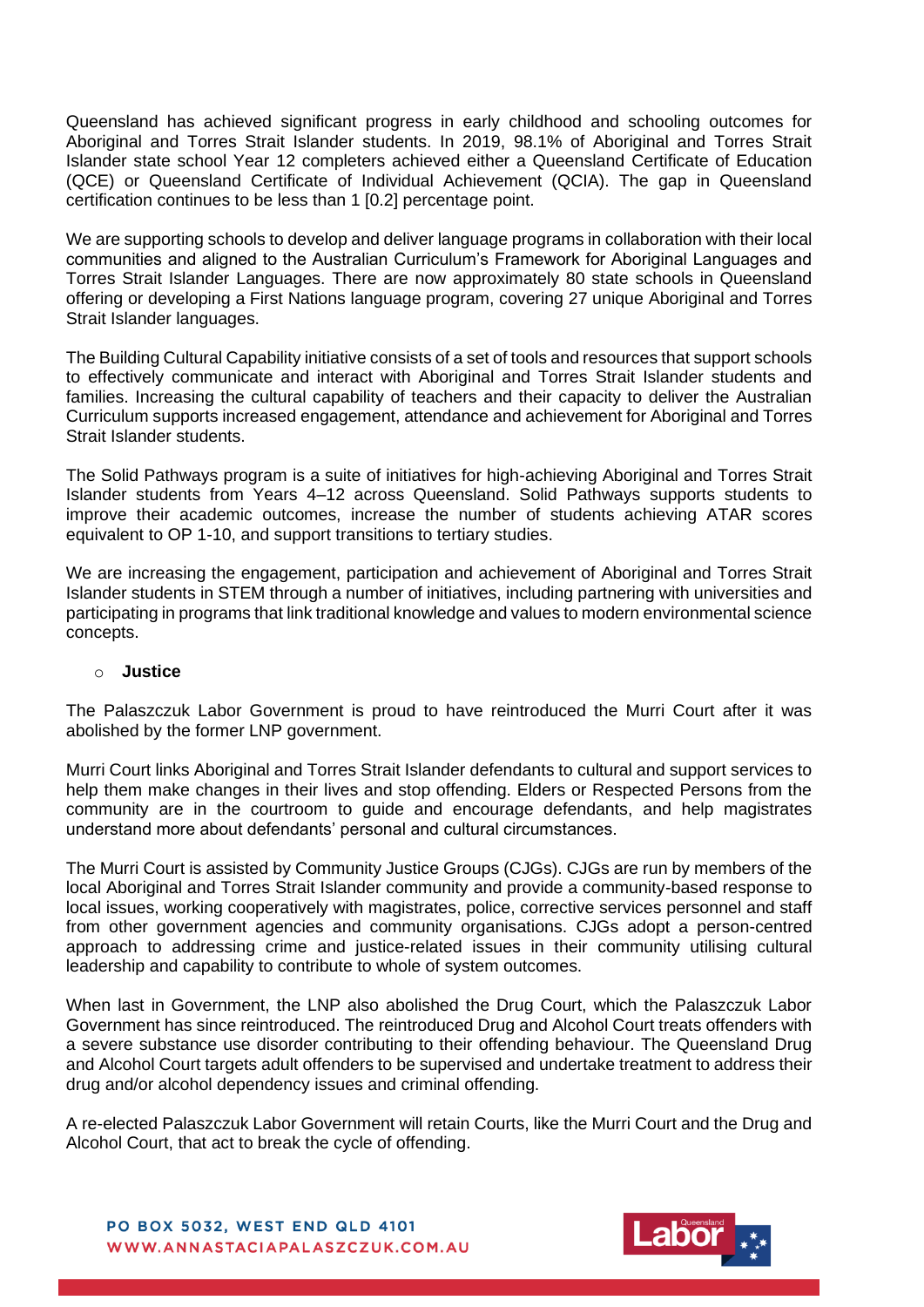The Palaszczuk Labor Government commits to the retention of the Queensland Sentencing Advisory Council (QSAC). QSAC was abolished by the LNP when they were last in Government. As part of QSAC, the Aboriginal and Torres Strait Islander Advisory Panel was established to give a stronger voice to Aboriginal and Torres Strait Islander communities, a better sense of how Queensland communities are affected by current sentencing, and insight into what changes might be made to improve outcomes.

The LNP have already indicated that they will a introduce a "three-strike policy" which research has shown disproportionately affects First Nations Peoples. A re-elected Palaszczuk Government will maintain the principle of imprisonment as a last resort (except for sexual offending against children and for offences that result in physical harm to another person).

# o **Policing**

The Queensland Police Service (QPS) Cultural Capability Action plan articulates the Palaszczuk Government's commitment to advance reconciliation and to further strengthen and acknowledge Aboriginal and Torres Strait Islander peoples as the First Australians.

The QPS Cultural Engagement Unit establishes and maintains contact with Aboriginal and Torres Strait Islander communities to develop a strategic partnership that provides an effective and culturally sensitive policing service.

The Cultural Engagement unit also provides an advisory and consultancy service to QPS personnel in relation to conflicts, incidents and concerns in relation to Indigenous communities and operational support to all QPS officers in investigations or inquiries involving Aboriginal and Torres Strait Islander persons with an emphasis on intelligence, cultural awareness and linguistic support.

We will continue to support Aboriginal and Torres Strait Islander people in prison to reintegrate with their communities and break the cycle of reoffending. One example of our commitment was providing a new minibus to transport Elders to several north Queensland correctional centres and help Aboriginal and Torres Strait Islander prisoners stay connected to their communities.

Support available to Aboriginal and Torres Strait Islander prisoners in custody has come a long way in Queensland under the Palaszczuk Labor Government. We are actively working with Elder groups and First People's Chaplaincy Services to support Aboriginal and Torres Strait Islander prisoners across Queensland.

Another example of our commitment in this area is the Murridhagun Cultural Centre which we established in 2017 to provide advisory, planning and support services to Queensland Corrective Services (QCS) officers and relevant prisoners and promotes staff participation in culturally significant events. In partnership with QCS Indigenous officers and external persons, Murridhagun Cultural Centre also delivers the Aboriginal and Torres Strait Islander Mental Health First Aid program and cultural awareness training to QCS staff and is leading a review of the QCS cultural understanding package.

Cultural development officers, cultural advisors, and cultural liaison officers across correctional centres in Queensland provide support and guidance to prisoners and cultural advice to staff. The Palaszczuk Labor Government is continuing to expand its existing suite of rehabilitation programs, developed by Aboriginal and Torres Strait Islander people for Aboriginal and Torres Strait Islander people.

A key aspect of our commitment to reframing the relationship with Aboriginal and Torres Strait Islander Queenslanders will be to reduce the over representation of First Nations people in detention. Through the new National Agreement on Closing the Gap the Queensland Government has committed to justice targets that focus on reducing incarceration rates. While even one death in

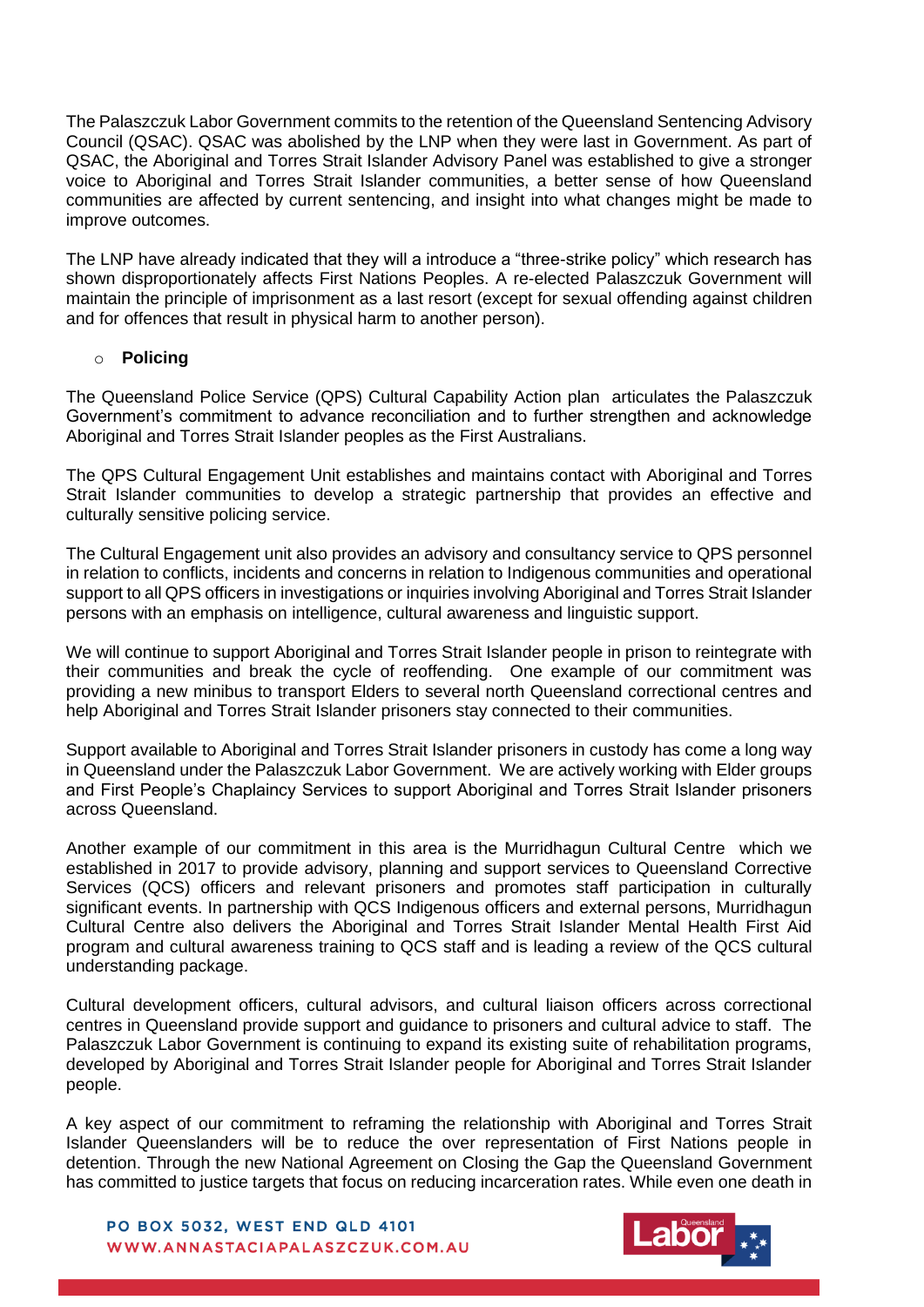custody is one too many, over the last few years we are seeing a decline in the number of Aboriginal and Torres Strait Islander deaths in custody.

## o **Housing**

The Palaszczuk Labor Government is committed to ensuring that Aboriginal and Torres Strait Islander people have access to adequate and sustainable housing. Our government is partnering with Aboriginal and Torres Strait Islander peoples to strengthen decision making and enable community-led, place-based responses through the Aboriginal and Torres Strait Islander Housing Action Plan 2019 – 2023. These partnerships will set a platform for the distribution and roll-out of future funding, ensuring local communities are empowered to make decisions so that funding achieves the best possible local outcomes. The 2019-20 Queensland budget included over \$228 million in funding for Aboriginal and Torres Strait Islander housing funding.

The Palaszczuk Labor Government is providing pathways to safe, secure and sustainable housing for vulnerable Queenslanders through its ambitious \$1.8 billion Queensland Housing Strategy 2017 – 2027. The Queensland Housing Strategy includes \$1.6 billion for the successful Housing Construction Jobs Program which will deliver over 5,500 social housing and affordable homes by 2027. This program has already exceeded its first three-year target with over 1,949 projects commenced, of which more than a thousand have already been completed.

In a Queensland first, in 2018 the Palaszczuk Labor Government appointed human rights advocate and Gangulu man, Mick Gooda to the role of First Nations Housing Advisor. Mick Gooda is helping the Government work hand-in-hand with local communities to improve housing outcomes through strengthening and enabling community-led, place-based responses to housing needs.

Following the expiry of the National Partnership Agreement on Remote Indigenous Housing (NPRH) 2016 - 2018 agreement between the Commonwealth and State Governments the Palaszczuk Labor Government announced a \$40 million interim remote Aboriginal and Torres Strait Islander housing program. Each of the 16 Aboriginal and Torres Strait Islander local government authorities and the Torres Shire local government authority will receive \$2.35 million to invest in local housing priorities. This funding will deliver up to 49 new houses, 50 two-bedroom extensions and 35 lot developments for future housing construction across all former NPRH communities, as well as Cherbourg, Yarrabah and the Torres Shire Area that did not receive any funding under the NPRH.

In September 2020, the Honourable Mick de Brenni MP, Minister for Housing and Public Works, Minister for Sport and Minister for Digital Technology met with Mayors from across Queensland's remote and discrete communities to discuss progress under the Aboriginal and Torres Strait Islander Housing Action Plan, identify the next steps for distributing federal funding, as well as the Queensland Government's investment. Following that meeting the Government is now working with Councils as they identify capital works priorities for their individual communities. These capital works priorities will provide the basis for broader place-based Local Housing Plans, which will be community led, and will address the full spectrum of housing issues and options, from homelessness to home ownership. The Queensland Government is committed to working hand-in-hand with communities, working openly and collaboratively, to get housing right.

# **Cultural Heritage**

In 2019, the Palaszczuk Labor Government commenced a review of the *Queensland Aboriginal Cultural Heritage Act 2003* and *Torres Strait Islander Cultural Heritage Act 2003*. The review aims to ensure the legislation is still operating as intended to achieve outcomes for, and with, Aboriginal and Torres Strait Islander peoples.

State-wide consultation, as part of the review process, included a public consultation paper to seek feedback on a number of areas about the legislation.

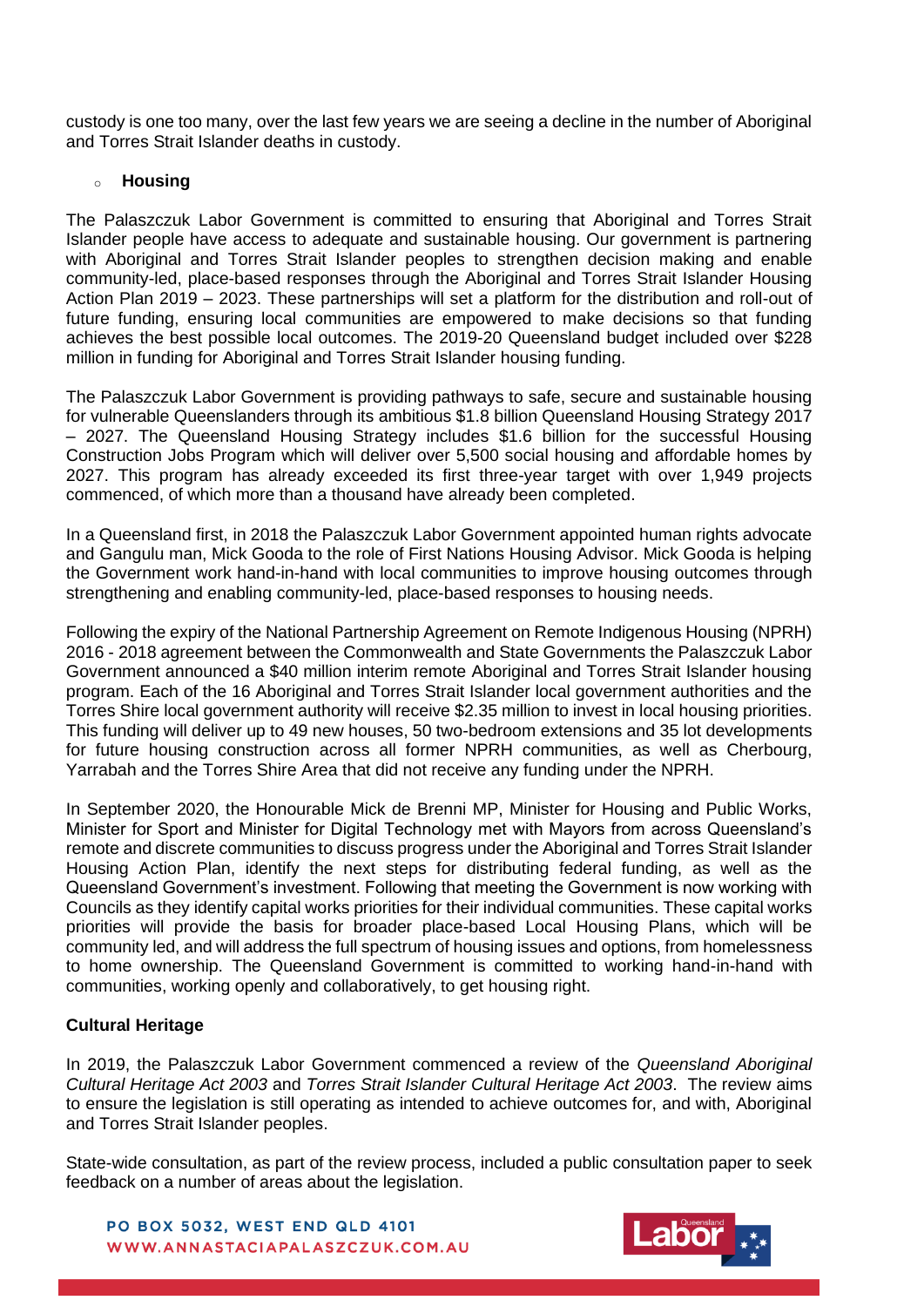Public consultation has now closed, and the government is currently considering the next steps, including the current 'last claim standing' provision and options for further consultation if required.

A re-elected Palaszczuk Labor Government will finalise the review of the Cultural Heritage Acts with a view to ensure that the legislation is consistent with the broader objective to reframe the relationship, and that they continue to protect and conserve Queensland's Aboriginal and Torres Strait Islander cultural heritage, while facilitating business and development activity that is vital to our State.

On Indigenous Literacy Day, the Palaszczuk Government announced the *Many Voices: Queensland Aboriginal and Torres Strait Islander Languages Policy* to help preserve, promote and revitalise languages of the world's oldest living cultures.

This Palaszczuk Government language policy is another significant step towards a reframed relationship with First Nations people. The policy, the first of its kind in Queensland, has been developed in partnership with representatives of various Aboriginal and Torres Strait Islander language groups and acknowledges the ongoing impact of historic practices that separated Aboriginal and Torres Strait Islander families and prohibited people from speaking their own language.

The Palaszczuk Labor Government is also growing the Indigenous Land and Sea Ranger Program and committed an additional \$8 million over four years in the 2017-2018 budget to increase the number of ranger positions to more than 100 across 24 communities in Queensland. Through the recent release of the Queensland Protected Area Strategy, the Palaszczuk Government has committed to further \$24 million to double the number of Indigenous Land and Sea Rangers to 200.

The Palaszczuk Labor Government acknowledges the true and ancient history of Queensland, reconciling the past and fostering a future of shared pride in Aboriginal and Torres Strait Island heritage and culture. The First Nations Naming Project, announced recently, is identifying national parks across Queensland for possible renaming in First Nations languages. One of the first locations to be considered is Cape Upstart National Park, proposed to be renamed 'Budgenerra', in the language of the Juru Native Title holders.

This project is a positive step in our truth telling around First Nations Peoples' significant and ancient connection to country.

Finally, the Gurra Gurra Integrated First Nations Engagement Framework 2020-2026 (the Framework) has been designed to support staff in delivering on the Department of Environment and Science (DES) Strategic Plan and establish DES as a better practice agency in its work with First Nations people. The Framework aligns with the Palaszczuk Governments objective to reframe our relationship with First Nations peoples and support our commitment to advance self-determination by recognising the rights and interests of First Nations peoples.

The Palaszczuk Labor Government is committed to righting the relationship with Aboriginal and Torres Strait islanders to deliver better economic, employment, health and housing outcomes for the First Nations people. This is in direct contrast to the LNP who don't have a plan when it comes to supporting Aboriginal and Torres Strait Islander people. The LNP don't even mention Aboriginal and Torres Strait Islander people in their 40-page plan, and their last term in office is marked by cuts to jobs, social services and funding to Aboriginal and Torres Strait Islander communities.

Now is not the time to risk the LNP's cuts. Queensland's ongoing economic and health recovery requires leadership and stability, and Deb Frecklington and the LNP are a risk to our recovery.